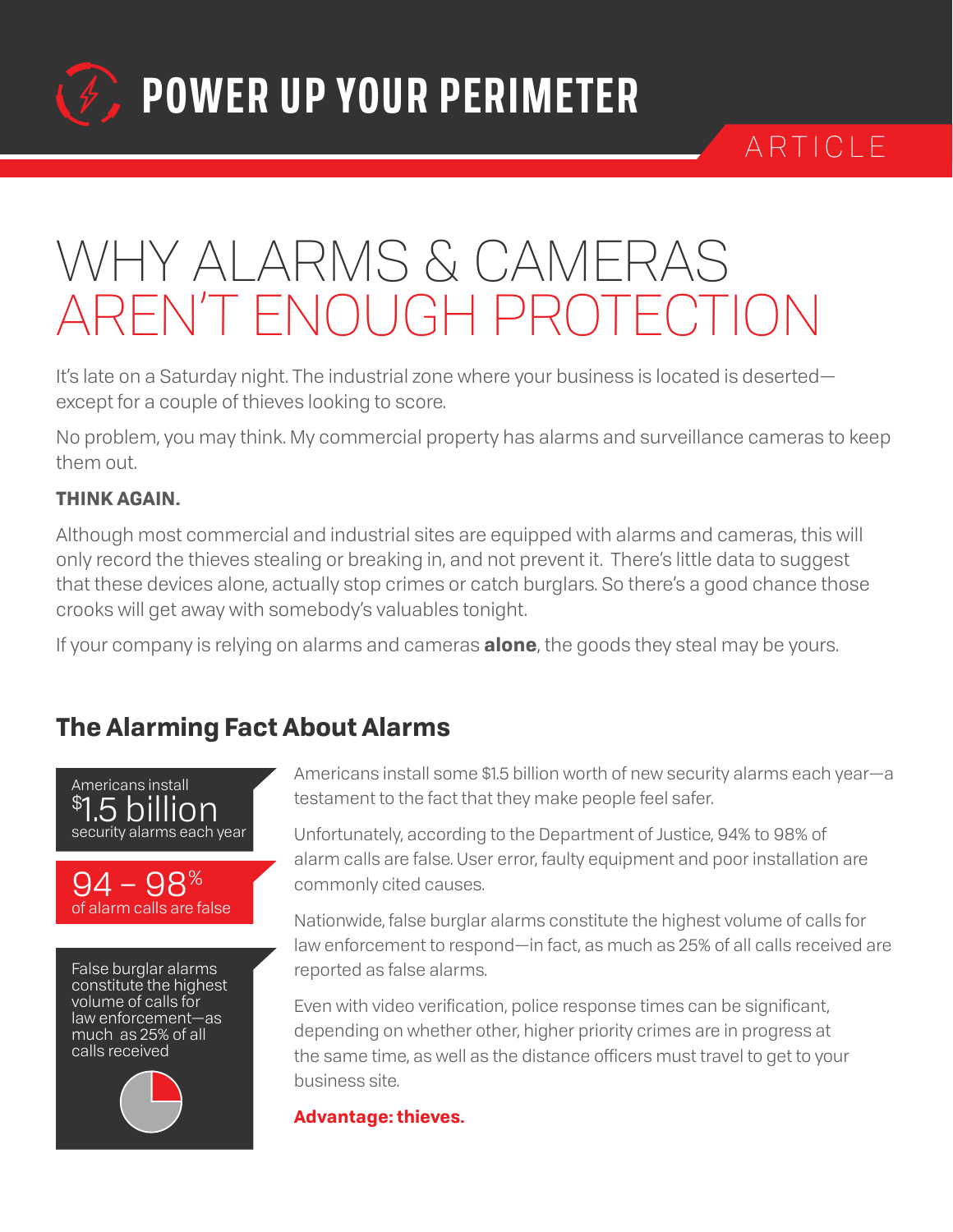#### **Surveillance Cameras: The Picture Isn't Always Pretty**

Surveillance cameras, another security staple at commercial and industrial businesses, fare a little bit better than alarms when it comes to preventing crime.

According to the Journal of Quantitative Criminology, "Despite the popularity of closed-circuit television, evidence of its crime prevention capabilities is inconclusive."

One Chicago city spokesperson, quoted in a *Chicago Tribune* article, boasted that city surveillance cameras had helped solve 4,500 crimes over a four-year period. But, as the article's author pointed out, more than a million crimes had taken place during that time, meaning that the cameras' contribution to solving them was one-half of one percent, at best.

Why cameras may not be effective:

Over a 4-year period, surveillance cameras contributed to solving less than 0.5% of crimes in Chicago

- Poor image quality due to the obstruction by trees or debris, cameras getting knocked out of position, dirty or damaged lenses, infrared glare, wiring problems or simply overestimating the ability of the cameras installed.
- Recording failures. The ability to view a live feed doesn't mean the surveillance system is recording.
- **Power failures.** Whether wireless or hard-wired, cameras need power to work. No power, no cameras.
- Communications failures. Problems with signal strength, signal interference or IP address conflicts can prevent cameras from communicating with the system.

One major equipment rental executive told AMAROK that, after more than 30 years in the industry, he's never found cameras to be an effective deterrent against external crime. "Despite improvements in camera systems, you are rarely able to get the picture you want," he says. CCC<br>
One major e<br>
the industry<br>
crime. "Desp<br>
picture you v

"Even if you are fortunate enough to get a great picture, in most cases it will be useless in catching the criminals unless you know them personally or recognize them. Even in this unlikely event, you have already suffered a crime."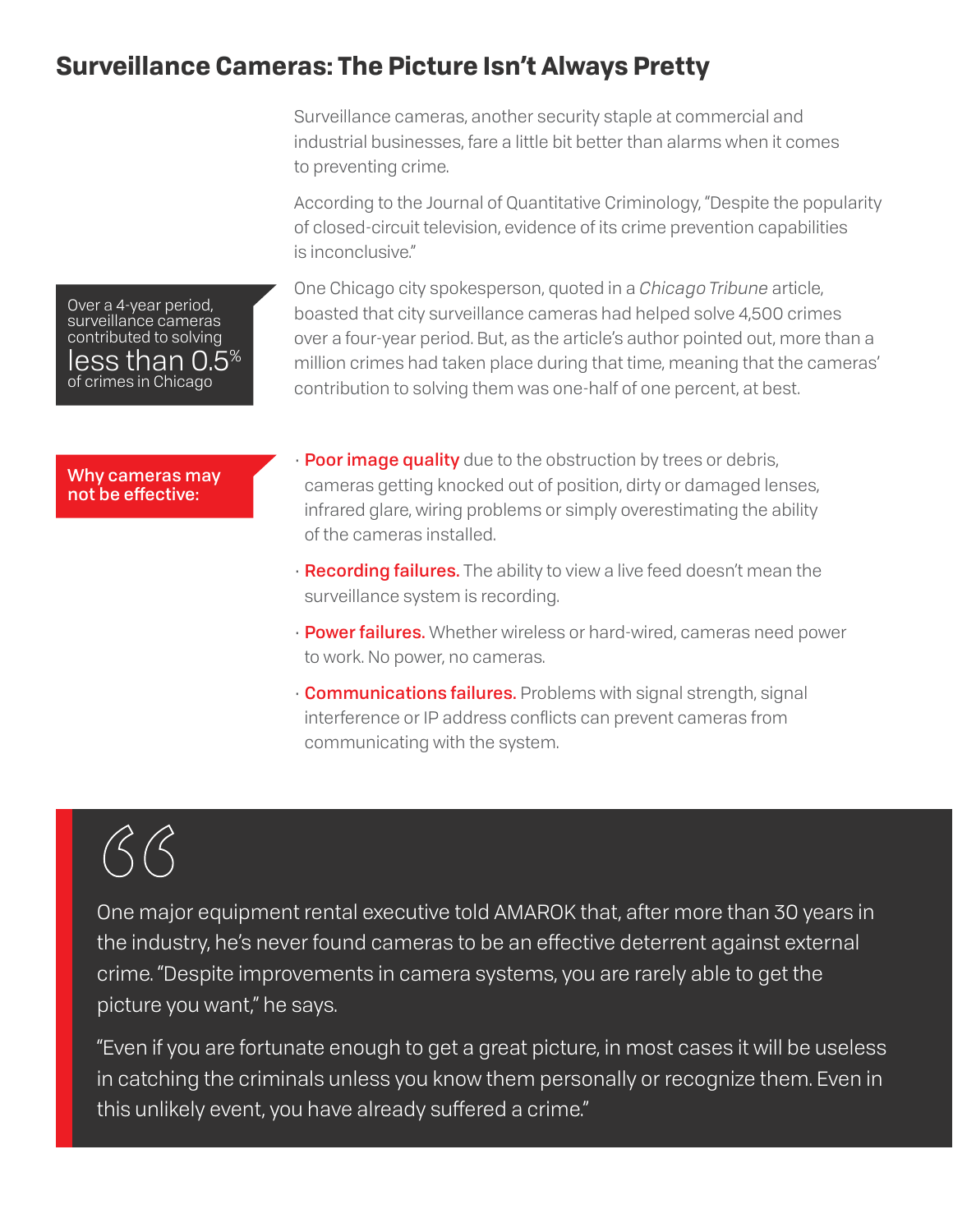# Using alarms & cameras alone aren't enough to

## The main problem with relying solely on alarms and cameras is that they don't actually prevent or stop crime. Their main purpose is to alert you that a crime is in progress, so that police can respond.

**TRUTH TRUTH**

 **SHOCKING**

 **THE**

While some percentage of would-be thieves will be deterred or scared off by alarms and cameras, professional and most amateur thieves know that police can't respond in time to stop them from getting away with your valuable assets.

**POWER UP YOUR PERIMETER**